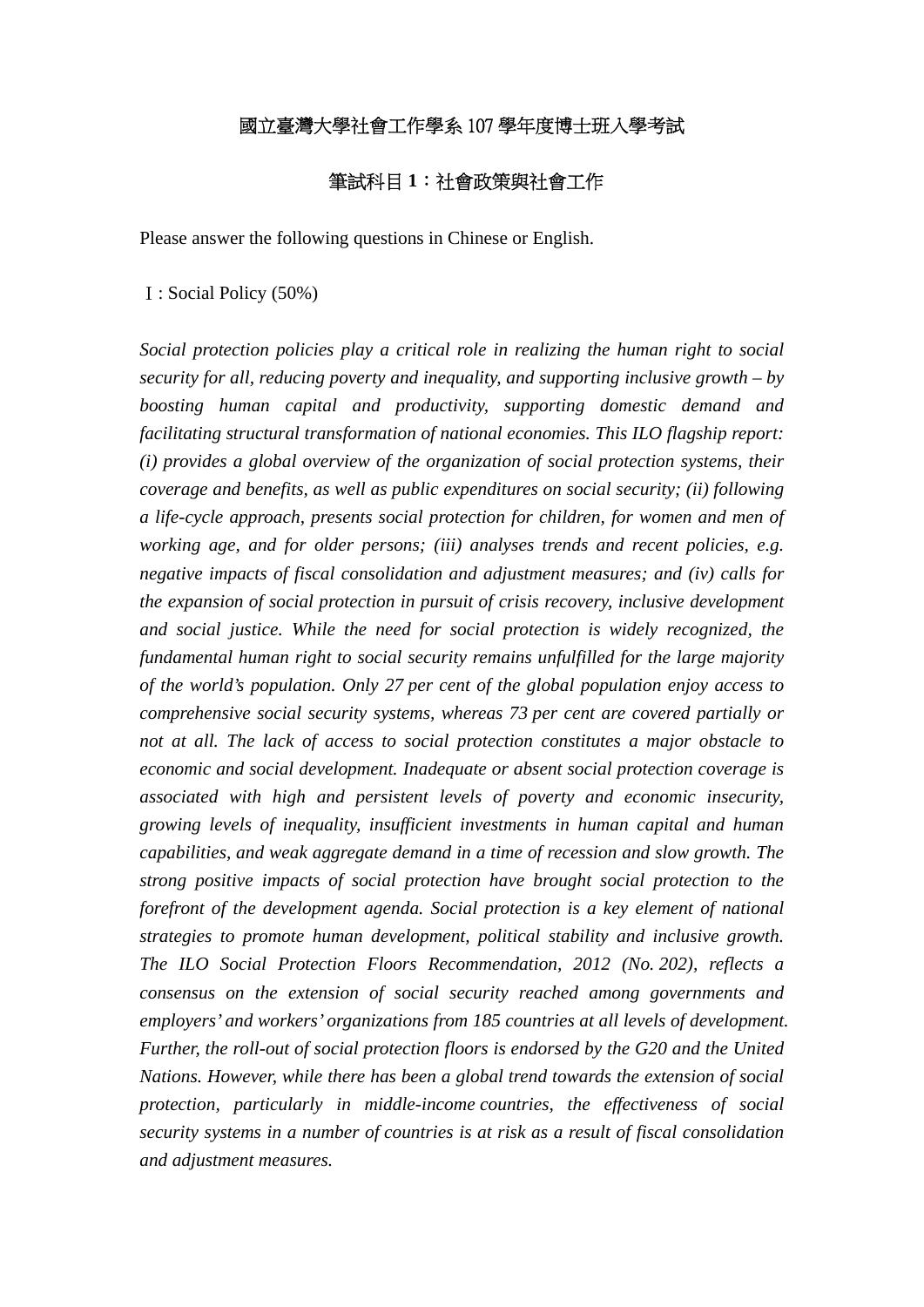*The global financial and economic crisis has forcefully underlined the importance of social security as a human right, and as an economic and social necessity, as set out in the ILO Social Protection Floors Recommendation, 2012 (No. 202). In the first phase of the crisis (2008–09), social protection played a strong role in the expansionary response. At least 48 high- and middle-income countries announced fiscal stimulus packages totalling US\$2.4 trillion, of which approximately a quarter was invested in counter-cyclical social protection measures. In the second phase of the crisis (2010 onwards), governments embarked on fiscal consolidation and premature contraction of expenditure, despite an urgent need of public support among vulnerable populations. In 2014, the scope of public expenditure adjustment is expected to intensify significantly: according to IMF projections, 122 countries – of which 82 are developing countries – will be contracting expenditures in terms of GDP. Further, a fifth of countries are undergoing excessive fiscal contraction, defined as cutting public expenditures below pre-crisis levels. Contrary to public perception, fiscal consolidation measures are not limited to Europe; many developing countries have adopted adjustment measures, including the elimination or reduction of food and fuel subsidies; cuts or caps on wages, including for health and social care workers; rationalizing and more narrowly targeting social protection benefits; and reforms of pension and health-care systems. Many governments are also considering revenue-side measures, for example increasing consumption taxes such as VAT on basic products that are consumed by poor households. In developing countries, some of the proceeds of these adjustments, e.g. from the elimination of subsidies, have been used to design narrowly targeted safety nets, as a compensatory mechanism to the poorest. However, given the large number of vulnerable low-income households in developing countries, more efforts are necessary to increase the fiscal space to meet the social protection needs of populations. Of particular significance are the divergent trends in richer and poorer countries: while many high income countries are contracting their social security systems, many developing countries are expanding them. High-income countries have reduced a range of social protection benefits and limited access to quality public services. Together with persistent unemployment, lower wages and higher taxes, these measures have contributed to increases in poverty or social exclusion now affecting 123 million people in the European Union, 24 per cent of its population, many of them children, women, older persons and persons with disabilities. Several European courts have found cuts unconstitutional. The cost of adjustment has been passed on to populations, who have been coping with fewer jobs and lower income for more than five years. Depressed household income levels are leading to lower domestic consumption and lower demand, slowing down*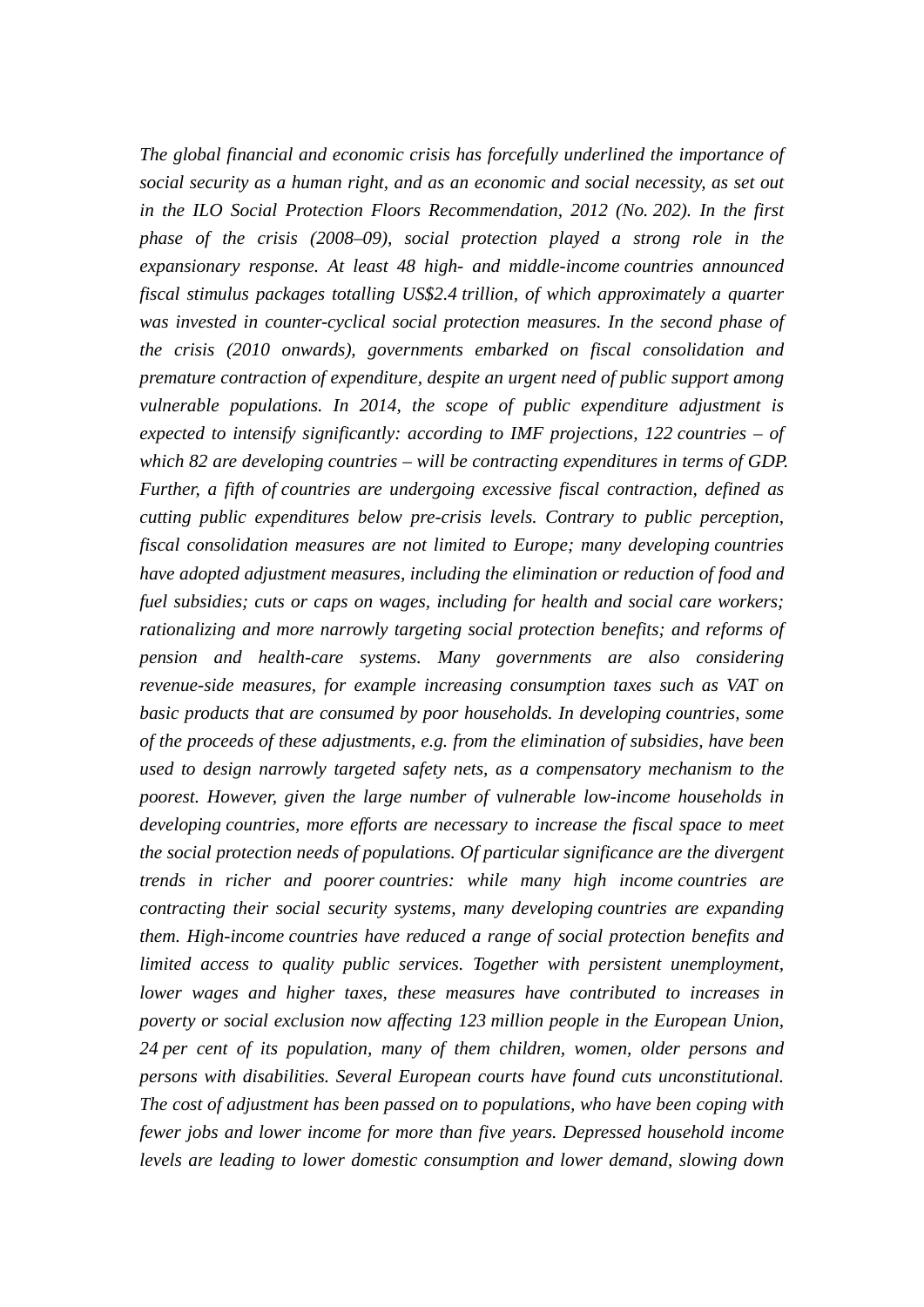*recovery. The achievements of the European social model, which dramatically reduced poverty and promoted prosperity in the period following the Second World War, have been eroded by short-term adjustment reforms.* 

Please answer the following questions, based on the above paragraphs.

- (1) What is the main issue the author would like to address? (10%)
- (2) What is the key challenge to the further expansion of social protection globally? And what kind of impact has been made to population? (20%)
- (3) The importance of social protection to inclusive growth has been addressed in this article, in your view, what is inclusive growth? Is Taiwan a good case for inclusive growth? Please comment. (20%)

Ⅱ: Social Work (50%)

"Empowerment" has been a consistent theme within the social work profession for over two decades in Taiwan. Please answer the following questions based on your knowledge regarding this concept.

- (1) What's the value base of empowerment practice? (5%)
- (2) What's the political-economic theory base of empowerment practice? (5%)
- (3) What kind of strategies can increase client's power in the personal, interpersonal, and political spheres? (10%)
- (4) Summarize two academic journal articles (either English or Chinese) you have read on this subject. (15%)
- (5) Use this perspective to design a program for the disadvantaged clientele, such as: victims of intimate partner violence (IPV), survivor of sexual assault, LGBTQ, the disabilities, homeless people or families…etc.. (15%)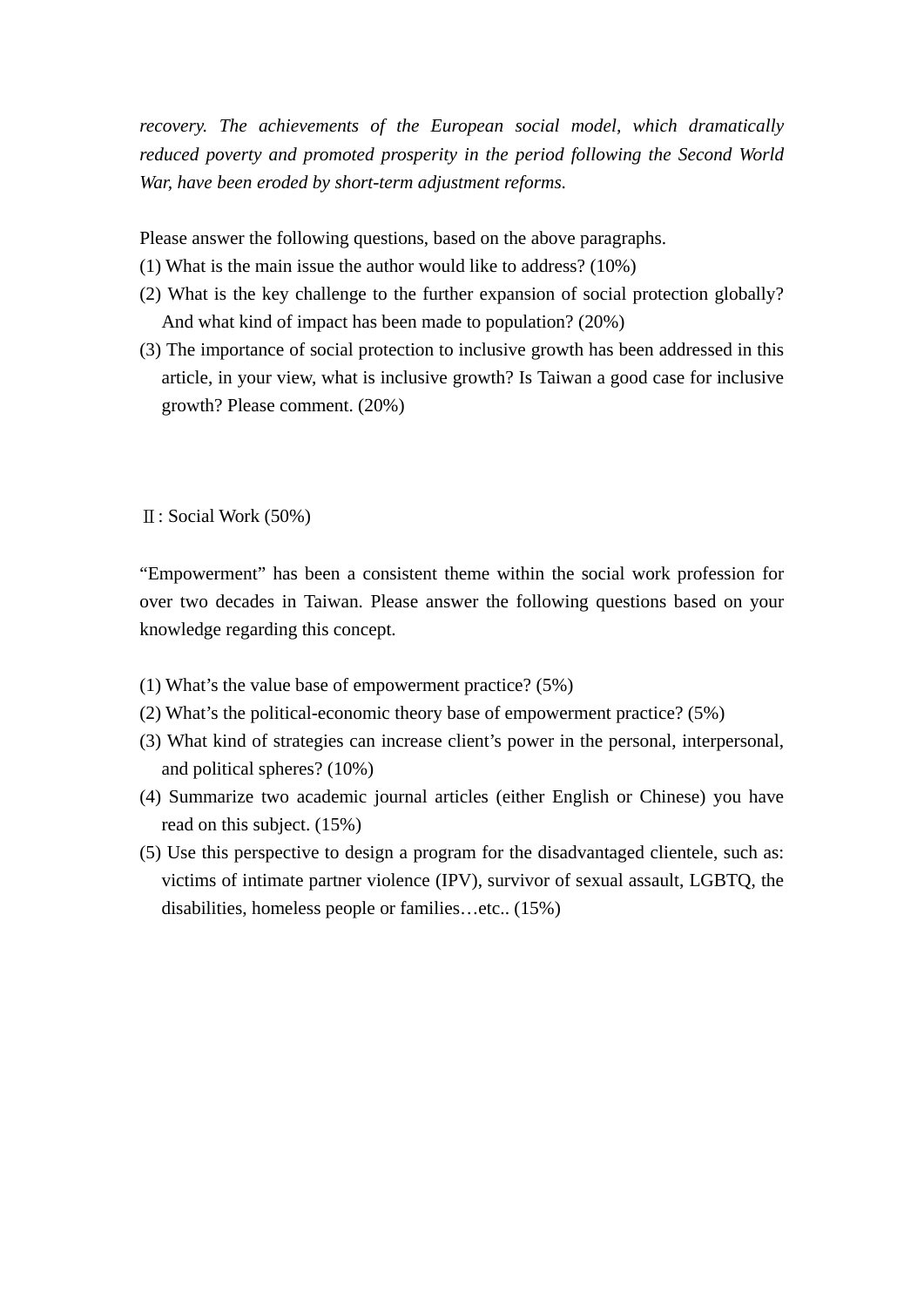### 國立臺灣大學社會工作學系 107 學年度博士班入學考試

# 筆試科目 2:社會研究方法(含統計)

一、多元線性迴歸分析 (Multiple Linear Regression Analysis) 是社工領域的一個 重要的研究方法,但可能碰到多元共線 (Multi-collinearity) 的狀況,請問:

- (1) 何謂多元共線? (5%)
- (2) 多元共線會造成什麼問題?(10%)
- (3) 有哪些可能的處理方式?試舉社工領域的實例說明之。 (10%)

二、某研究者執行一項高齡者是否需人照顧及其關連因素的研究,採用邏輯迴歸 分析 (Logistic Regression Analysis) 的方式,得到結果如下。請問:

- (1) 達顯著的 3 個自變項中,請依對依變項影響力的大小排序呈現。並請說明是 依何參數作此判定的? (10%)
- (2) 請將達顯著的 3 個自變項和依變項分別的定量關係呈現。(10%)
- (3) 由此研究結果,可得出何政策意涵?(5%)

|          | В         | S.E.  | Wald   | df | Sig. | Odds ratio |
|----------|-----------|-------|--------|----|------|------------|
| 自評健康     | $-1.206$  | .324  | 13.863 |    | .000 | .299       |
| 年齡       | .229      | .078  | 8.665  |    | .003 | 1.258      |
| 性別       | $-2.095$  | 1.281 | 2.676  |    | .102 | .123       |
| 目前婚姻狀態   | $-1.988$  | .965  | 4.247  |    | .039 | .137       |
| Constant | $-12.809$ | 5.095 | 6.319  |    | .012 | .000       |

註: Coding方式: 是否需人照顧 (是: 1、否: 0), 自評健康 (非常不滿意: 1、 不滿意:2、尚可:3、滿意:4、非常滿意:5) ,年齡(連續變項),性別(男: 1、女:0),目前婚姻狀態(目前已婚:1、目前未婚:0)。